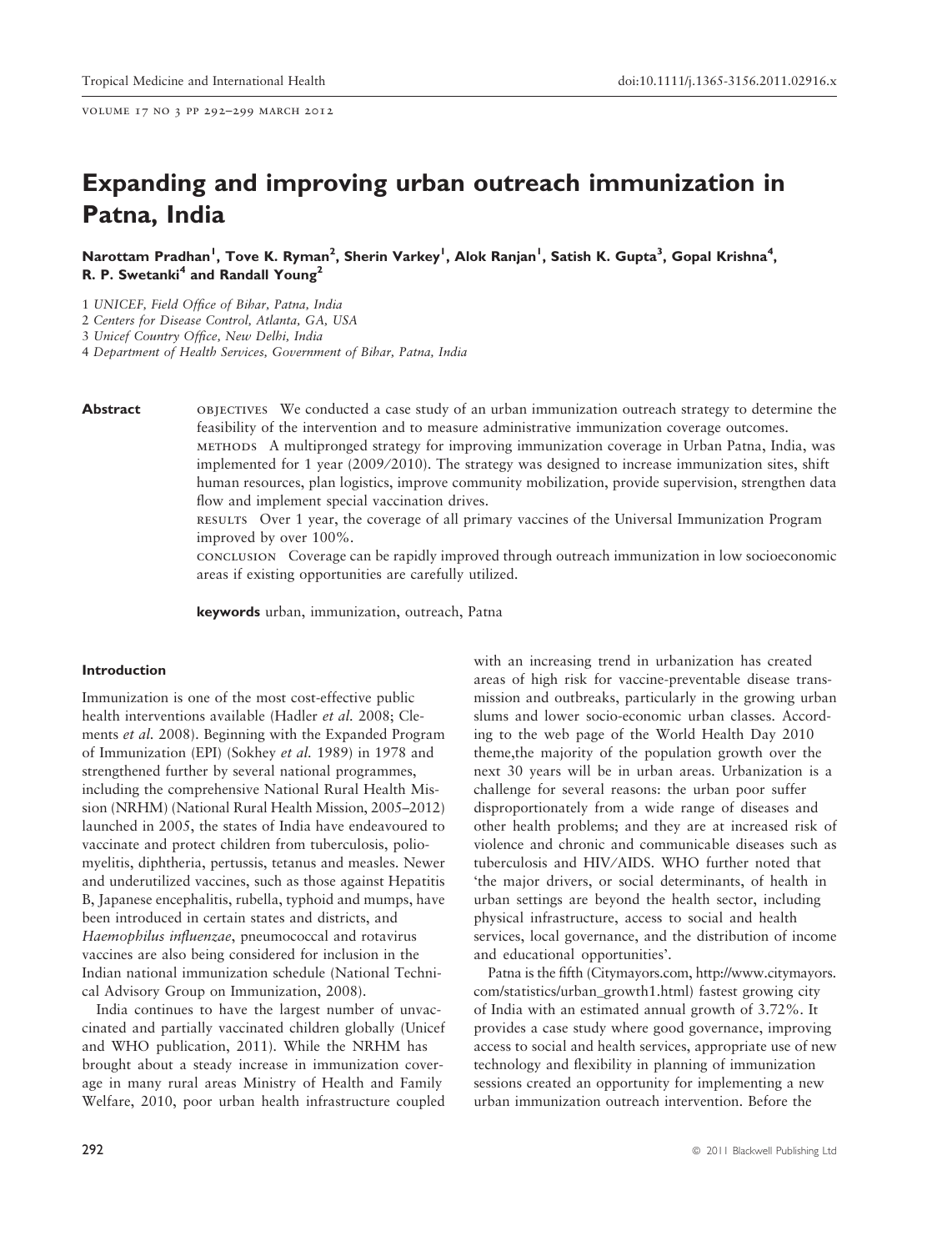intervention, public sector immunization delivery was limited to the public hospitals in urban Patna. The outreach immunization intervention was developed in 2009 to expand access to services beyond the hospitals. Infrastructure and staff problems were solved within the existing health systems and resources. A combination of ongoing programmes and recent developments related to immunization provided excellent opportunities to implement the urban outreach immunization intervention.

The first opportunity was the growing presence in urban Patna of the Integrated Child Development Services scheme (ICDS) Bihar, (http://icds.bih.nic.in/), focusing on early childhood development. In the preceding 2 years, the ICDS scheme in Patna had grown, leading to the establishment of 691 ICDS centres (also called the Anganwadi centres) from an earlier 156 Status of Anganwadi Centers in ICDS Projects (Bihar), (http://icds.bih.nic.in/DetAWC1.htm). The ICDS centres were generally located in lower socioeconomic residential areas and served an average population of 1500 persons. Each ICDS centre was assigned at least one paid Anganwadi worker to provide pre-school education, nutrition and health services.

The second opportunity was the Polio Eradication Program, which instituted a well-operating system of house-to-house vaccination complemented by a network of social mobilization coordinators and field volunteers engaged in mobilization, planning and monitoring of the house-to-house vaccination campaigns. Although the Polio Eradication Program functioned well, it could not provide other vaccinations, because oral polio vaccine was administered house-to-house by volunteers, whereas the other vaccines provided through the Universal Immunization Program were injectable and required trained nurses (World Health Organization, Ministry of health and family welfare, 2007).

The third opportunity was an innovative approach supported by the NRHM resources throughout the state of Bihar called Muskaan ek Abhiyaan, (Goel et al., 2011) a strategy consisting of tracking beneficiaries needing immunization and providing performance-based incentives for mobilizers of beneficiaries and vaccinators. NRHM also provided resources for alternate vaccine delivery (i.e. couriers to deliver vaccines to outreach sites, and take unused vaccines and administrative coverage reports to the hospital after sessions), alternate vaccinators and districtlevel computer operators for the immunization programme. Before the implementation of the urban outreach vaccination strategy, Muskaan ek Abhiyaa had been restricted to rural areas.

The objectives of the urban outreach immunization activity were to expand and improve immunization coverage in urban Patna, despite a deficient health infra-

structure and inadequate manpower. We conducted a retrospective case study of the intervention, to assess its feasibility and measure administrative immunization coverage outcomes.

# Methods

Within the framework of these three ongoing programmes and recent developments, multiple strategies were used to implement the outreach immunization services in urban Patna: increasing immunization sites, ensuring sufficient staff for providing injections, planning required logistics, improving community mobilization, providing supervision, using reported data for action and supporting special complementary vaccination drives (Table 1).

#### Strategies for urban outreach immunization services

The newly expanded ICDS centres in urban Patna provided monthly immunization sessions, extending the services beyond public hospitals. Based on the target population and number of planned outreach immunization sessions, it was calculated that each of the 691 ICDS centres would provide an average of 27 injections during each monthly outreach immunization session.

With the deficiency of urban health posts in Patna, there was also a corresponding shortage of nurses to carry out urban outreach vaccination. Through the introduction of NRHM, most of the health subcentres in rural areas had two nurses and could spare one of the nurses twice a week during lower workload days when the health subcentre could be managed by one person. Forty-five nurses were selected and trained to administer routine immunizations using the standard health workers handbook Ministry of Health and Family Welfare, 2007 and deployed twice a week to conduct urban outreach immunization services. Each nurse had to cover one to two ICDS centres a day for 8 days a month to provide coverage for the 691 outreach sites.

The nine hospitals in urban Patna had vaccine storage facilities referred to as vaccine depots. The polio eradication house-to-house campaigns were managed through these depots, and to ensure all areas were visited during the campaign, each depot had a well-defined coverage/catchment area called the urban vaccination area. Satellite imagery and geographic information system (GIS) technology were used to create accurate paper maps delineating the urban vaccination area boundaries. A logistics distribution plan for the urban outreach vaccination activity was constructed to align with these urban vaccination area boundaries. To ensure further precision, surveyors used hand-held global positioning system (GPS) instruments to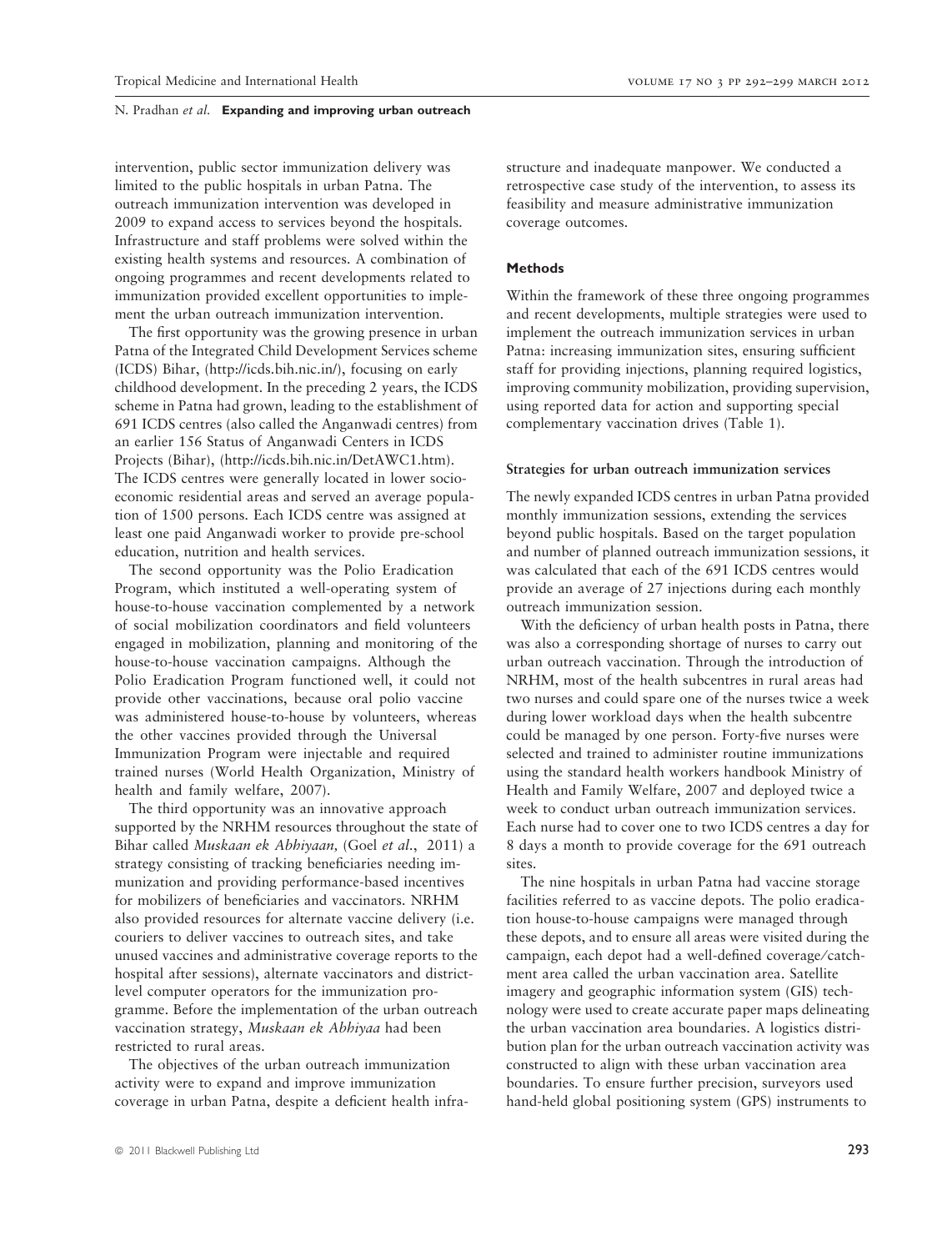| Categorization                      | Challenges                                                                                                                                                                                                           | Interventions                                                                                                                                                                                                                                                                                                                                                                                                                                       |
|-------------------------------------|----------------------------------------------------------------------------------------------------------------------------------------------------------------------------------------------------------------------|-----------------------------------------------------------------------------------------------------------------------------------------------------------------------------------------------------------------------------------------------------------------------------------------------------------------------------------------------------------------------------------------------------------------------------------------------------|
| Improving geographic access         | Limited access, as only 9 urban hospitals<br>providing free vaccination services.                                                                                                                                    | Outreach services extended from these 9<br>hospitals to 691 outreach sites                                                                                                                                                                                                                                                                                                                                                                          |
| Staffing                            | Limited manpower in 9 urban hospitals, not<br>available to visit outreach sites                                                                                                                                      | 45 nurses identified for deployment to urban<br>vaccination areas on low-work days in their<br>place of posting                                                                                                                                                                                                                                                                                                                                     |
| Vaccine and logistics supply        | Need to reach about 90 sites on each vaccination<br>day and 691 sites a month with different<br>locations and routes.<br>Meticulous planning needed to ensure efficiency<br>of limited manpower delivering vaccines. | Provision for alternate vaccine delivery personnel<br>made available through NRHM resources.<br>Used GPS instruments to locate ICDS centres and<br>attached to nearest distribution points. Clusters<br>of session sites allotted to each vaccinator and<br>delivery person.                                                                                                                                                                        |
| Increasing demand for services      | Need for introducing vaccines to beneficiaries<br>residing in temporary settlements, low<br>socio-economic areas.<br>Need to increase awareness and demand for<br>vaccines.                                          | Identified community-link workers (from ICDS)<br>used to mobilize community.<br>Used annual survey followed by monthly<br>preparation of due lists, tracking and<br>house-to-house visits for reminding.<br>Incentives given to community mobilisers.<br>Community Mobilization Coordinators for polio<br>eradication initiative trained on basics of<br>routine immunization and equipped with flip<br>chart to address women's gatherings.        |
| Supportive supervision              | No provision for health supervisors to visit<br>vaccination sites. Doctors and paramedical<br>personnel engaged in curative services in the<br>9 urban hospitals.                                                    | Nodal officer identified from nearby Primary<br>Health centre for coordination of supervision.<br>Medical officers from 9 hospitals given<br>responsibility only for managing adverse effects<br>and investigating vaccine-preventable diseases.<br>Block Mobilization Coordinators and Field<br>volunteers placed for polio eradication efforts<br>given an additional responsibility of monitoring<br>session sites on outreach immunization days |
| Monitoring for action               | No provision for report collection, analysis<br>and action                                                                                                                                                           | The same vaccine delivery person used to bring<br>back reports from outreach session sites each<br>day after completion of the day's activity.<br>Data compiler identified in each distribution<br>point.<br>Block Mobilization coordinators and Field<br>volunteers assisted Nodal officers in data<br>analysis and corrective action through monthly<br>meetings.                                                                                 |
| Sustaining interest of stakeholders | Tendency of interest of stakeholders to<br>wane                                                                                                                                                                      | Children's day and subsequent special days<br>identified for periodic intensification efforts.<br>Media focus on slum activity and intensified<br>communication drive helped in generating and<br>sustaining interest.                                                                                                                                                                                                                              |

Table 1 Grouping of strategic interventions used to improve vaccination coverage in Urban Patna in 2009–2010

gather coordinates for all 691 ICDS sites. Following the survey, each ICDS site was allotted the particular depot within whose urban vaccination area it was located. Vaccine delivery was thereafter arranged through local couriers who were deployed on immunization days to deliver vaccines and logistics (e.g. syringes, safety boxes) to session sites and return to the depots with session reports and unused vaccines. Detailed microplans and maps were prepared.

Two groups were utilized to provide social mobilization activities. Following the strategic guidelines of Muskaan ek Abhiyaan, ICDS community-link workers called Anganwadi workers were trained in effective mobilization strategies. They conducted an initial survey of their areas and identified all beneficiaries for immunization; each beneficiary's name was listed in a tracking register, and prior to the immunization session day, they prepared due lists of beneficiaries eligible for vaccination. Banners were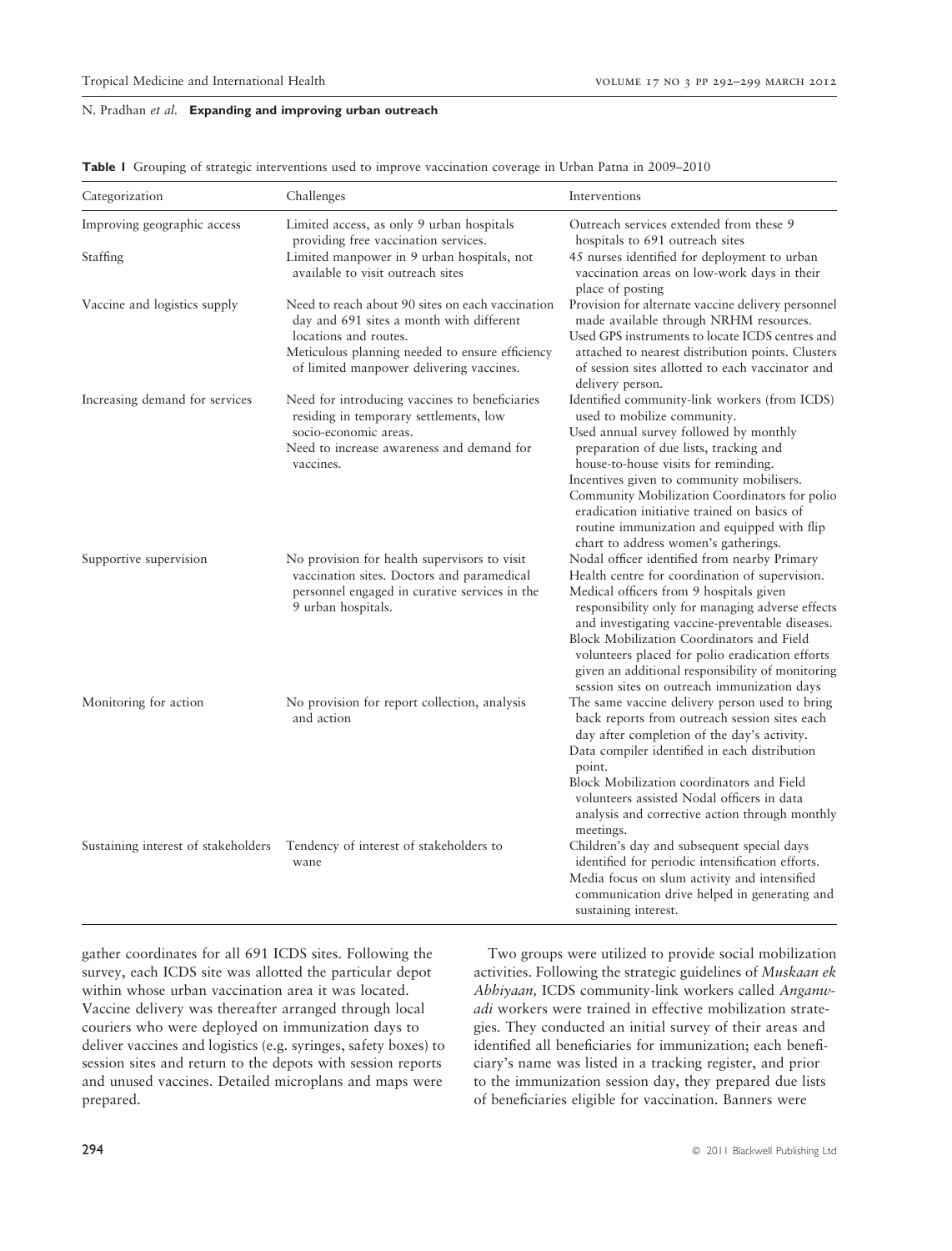displayed at the ICDS centres during immunization days, and beneficiaries were reminded to take their due vaccines. The mobilizers were then paid incentives based on the number of beneficiaries they mobilized. The Polio Eradication Program Community Mobilization Coordinators were also trained in routine immunization. As they had been identified to work in underserved areas and in areas where communities did not accept polio vaccine, their involvement was particularly important to ensure effective community mobilization. Like the Anganwadi workers, the Community Mobilization Coordinators also belonged to the community they served and addressed community gatherings, mothers meetings and counselled families refusing vaccination.

A medical officer was identified to assist the District Immunization Officer in overall management of the urban immunization activity. With the support of a child survival unit, a block health manager and an accountant, the medical officer was to coordinate with the various urban hospitals managing the immunization and the various rural subcentres providing the nurses. He was also to ensure availability of and regular payment of funds for the couriers and the mobilisers. The medical-officer-incharge of each vaccine depot ensured proper investigation of adverse effects and vaccine-preventable diseases in his area in addition to the management of the overall programme. Field volunteers and block mobilization coordinators for polio eradication efforts visited session sites for supportive supervision in order to ensure effective service delivery and mobilization. Supervisors and officers from the ICDS department also visited the session sites to mentor and help their workers. Periodic meetings were organized to review problems and progress in the immunization programme.

As the need to ensure correct data on coverage and mobilization (mobilizers would be paid incentives based on number of beneficiaries accepting vaccination) was crucial, daily session reports, rather than monthly reports, were collected through the couriers and compiled at the vaccine depots. The health staff usually engaged in managing polio campaign reports was identified to compile the outreach immunization coverage reports. The quality of correctness of these reports was also verified by supervisors during their session visits, and during each session, five beneficiaries would have to validate the vaccine received by signing on the beneficiaries list (part of tally sheet). The reports were analysed and used for corrective action during monthly reviews at district meetings.

To complement the urban outreach services, during the three winter months, a series of 1-day slum vaccination campaigns were planned and implemented. These campaigns helped rejuvenate the motivation of the workers,

improve coverage, identify pockets of resistance to vaccination and provide opportunity to counsel them and gain oversight and involvement of the highest stakeholders in the state. Intensified communication activity and media attention helped in generating public interest and sustaining those of the stakeholders.

# Monitoring the outreach outcomes

Administrative routine immunization data from the Ministry of Health were utilized to measure the outreach immunization intervention. Data from the reporting year, April 2008 to March 2009 (prior to the introduction of the outreach strategies), were considered baseline data; we refer to this time period as the baseline period. The baseline data were compared with data from April 2009 to March 2010, the year in which the strategies were implemented; we refer to this as the intervention period. The number of doses administered for each vaccine was reported. Vaccination coverage was calculated and compared between baseline and follow-up for BCG vaccine, the three diphtheria–pertussis–tetanus (DPT) vaccine doses, measles vaccine and tetanus vaccine for pregnant women. Coverage was calculated as the per cent of vaccine doses reported to be administered divided by the estimated target population. The estimated vaccination target for the areas covered by the immunization outreach services was calculated using the estimated population of the hospitals (lower- and middle-income areas of the city with ICDS service sites) based on the 2001 census multiplied by the estimated birth rates of urban Bihar SRS Bulletin, 2008. In addition to doses administered and coverage, three additional indicators were calculated: (i) per cent 'dropout', i.e. infants who received DPT1, but dropped out before completing DPT3 [(DPT1- DPT3)/DPT1  $\times$  100], (ii) per cent of 'left-out' infants, i.e. the per cent of children who did not receive the first dose of DPT [(target population – DPT1 doses administered)⁄ target population  $\times$  100], and (iii) infants 'incompletely vaccinated', i.e. did not received DPT3 [(target population – DPT3)/target population  $\times$  100]. Indicators of service delivery process including immunization session frequency (per cent of planned sessions held) and efficiency (number of injectable vaccines administered per session ⁄ per day) were reported. Additionally, monitoring data were routinely collected by Community Mobilization Coordinators and field volunteers engaged by the Polio Eradication Program. During supervisory visits at 247 conveniently selected immunization session sites, they filled a monitoring checklist from which several qualitative indicators were derived. Data were analysed to assess the quality of the urban outreach immunization services.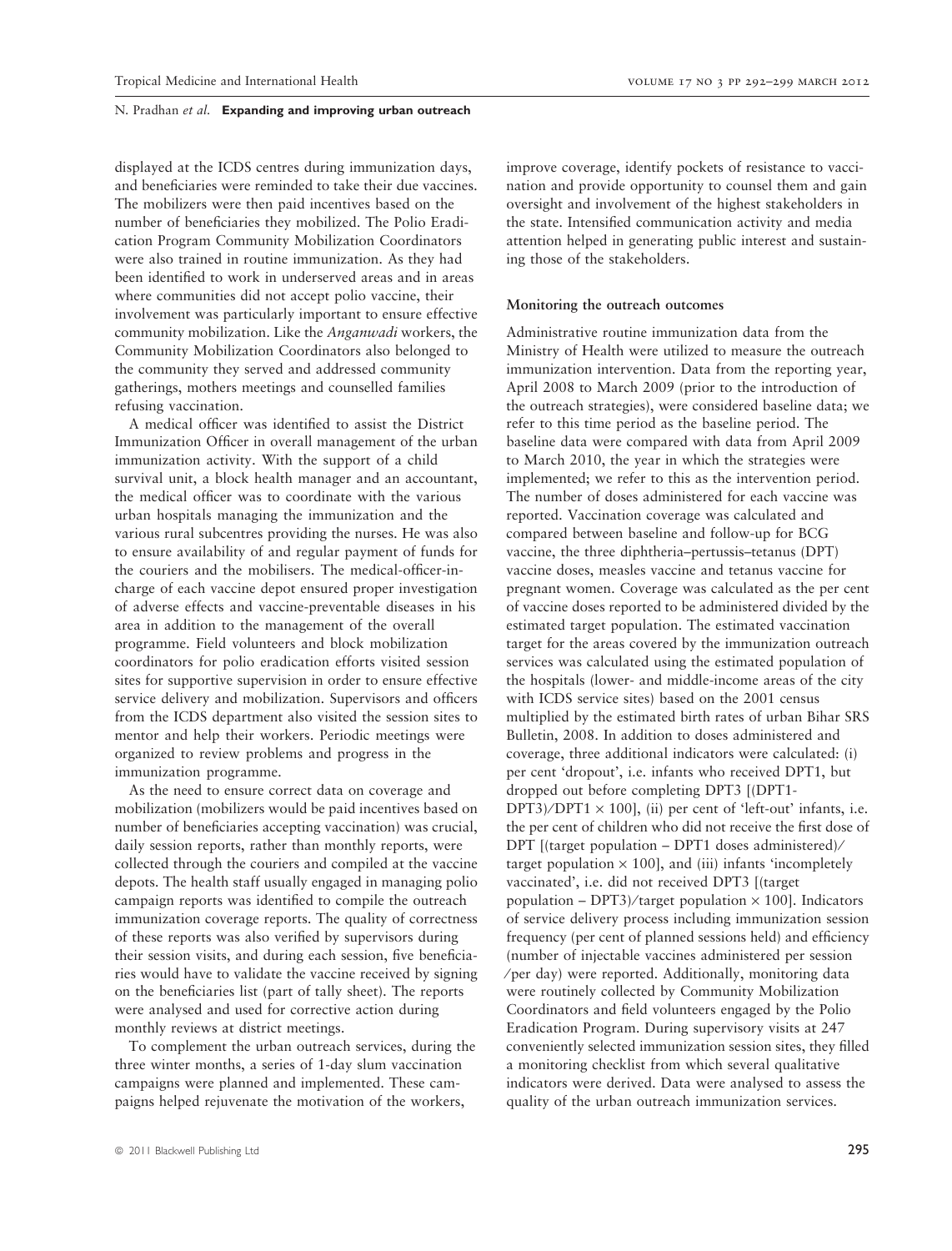# Results

Administrative data demonstrated that the outreach immunization intervention in urban Patna in the intervention period showed marked improvement in immunization coverage for all vaccines in comparison to the baseline year (Table 2). For all doses of vaccines provided through the immunization programme, the coverage increased more than 100%. However, there continued to be considerable numbers of uncovered eligible (target) beneficiaries (Table 2). Furthermore, the steady decline of beneficiaries accepting successive doses of vaccines (i.e. dropouts) remained a problem in the intervention year. Between the baseline and intervention year, there was only a marginal reduction of 16% (four percentage points) in the dropout rate (Table 3).

Other indicators also indicated significant improvement in the number of children both starting the DPT vaccination series as well as completing. The percentage of 'left-out' children dropped from 72% to 38% between baseline and follow-up, a 47% reduction (Table 3). The percentage of children not getting DPT3 decreased from 79% at baseline to 51% at follow-up, a 35% reduction (Table 3). Fifty-one percent of children did not complete the immunization series, much of which was because of children not starting the DPT series (the 38% of children that were 'left out'), rather than children that dropped out.

The number of outreach sessions planned and sessions held were monitored to understand the various inputs that went into achieving the results. The number of sessions planned increased by 203%. While 7996 sessions (fixed and outreach) were planned for the intervention year in comparison to the 2642 fixed sessions planned during the

Table 2 Doses administered, vaccination target populations, and per cent of target population vaccinated, 2008–2009 and 2009–2010, Urban Patna, India

|                          | Vaccine |               |                  |       |         |       |                 |
|--------------------------|---------|---------------|------------------|-------|---------|-------|-----------------|
| Year of activity         | $BCG^*$ | $DPT1\dagger$ | DPT <sub>2</sub> | DPT3  | Measles | TT 1t | TT <sub>2</sub> |
| 2008-2009                |         |               |                  |       |         |       |                 |
| Doses administered       | 6983    | 6668          | 5568             | 4983  | 5606    | 4016  | 2686            |
| Target population¶       | 24046   | 24046         | 24046            | 24046 | 24046   | 26450 | 26450           |
| Coverage per cent        | 29      | 28            | 23               | 21    | 23      | 1.5   | 10              |
| 2009-2010                |         |               |                  |       |         |       |                 |
| Doses administered       | 15853   | 15491         | 14102            | 12287 | 12765   | 8991  | 7345            |
| Target population¶       | 24941   | 24941         | 24941            | 24941 | 24941   | 27434 | 27434           |
| Coverage per cent        | 64      | 62            | 57               | 49    | 51      | 33    | 27              |
| % change between years** |         |               |                  |       |         |       |                 |
| Doses administered       | 127     | 132           | 153              | 147   | 128     | 124   | 174             |
| Coverage per cent        | 121     | 121           | 148              | 133   | 122     | 120   | 170             |

\*Bacille Calmette-Guérin vaccine.

-Diphtheria–pertussis–tetanus (DPT) vaccine; numbers refer to 1st, 2nd and 3rd doses of DPT.

Tetanus toxoid vaccine; numbers refer to 1st and 2nd doses of TT.

§Administrative data.

–2001 census with a annual growth rate factor of 3.72% (the estimated annual growth rate of Urban Patna Ministry of Health and Family Welfare, 2008).

\*\*Per cent increase calculated as:  $(2009-2010)-(2008-2009)$  /  $(2008-2009) \times 100$ .

|  |  |  |  | Table 3 Immunization programme indicators 2008-2009 compared with 2009-2010, Urban Patna, India |
|--|--|--|--|-------------------------------------------------------------------------------------------------|
|--|--|--|--|-------------------------------------------------------------------------------------------------|

| Indicator                                                             | 2008-2009<br>$\frac{9}{6}$ | 2009–2010<br>$\frac{9}{0}$ | Percentage<br>point difference | Percentage<br>decrease* |
|-----------------------------------------------------------------------|----------------------------|----------------------------|--------------------------------|-------------------------|
| DPT3†-DPT1 dropout rate $[(DPT1-DPT3)/DPT1 \times 100]$               | 25                         |                            |                                | 16                      |
| Infants 'left out' [(Target-DPT1)/Target $\times$ 100]                |                            | 38                         | 34                             | 47                      |
| Infants not completing DPT series $[(Target-DPT3)/Target \times 100]$ | 79                         |                            | 28                             | 35                      |
|                                                                       |                            |                            |                                |                         |

\*Diphtheria–pertussis–tetanus (DPT) vaccine.

-Calculated as: percentage point difference ⁄ baseline (2008–2009) · 100.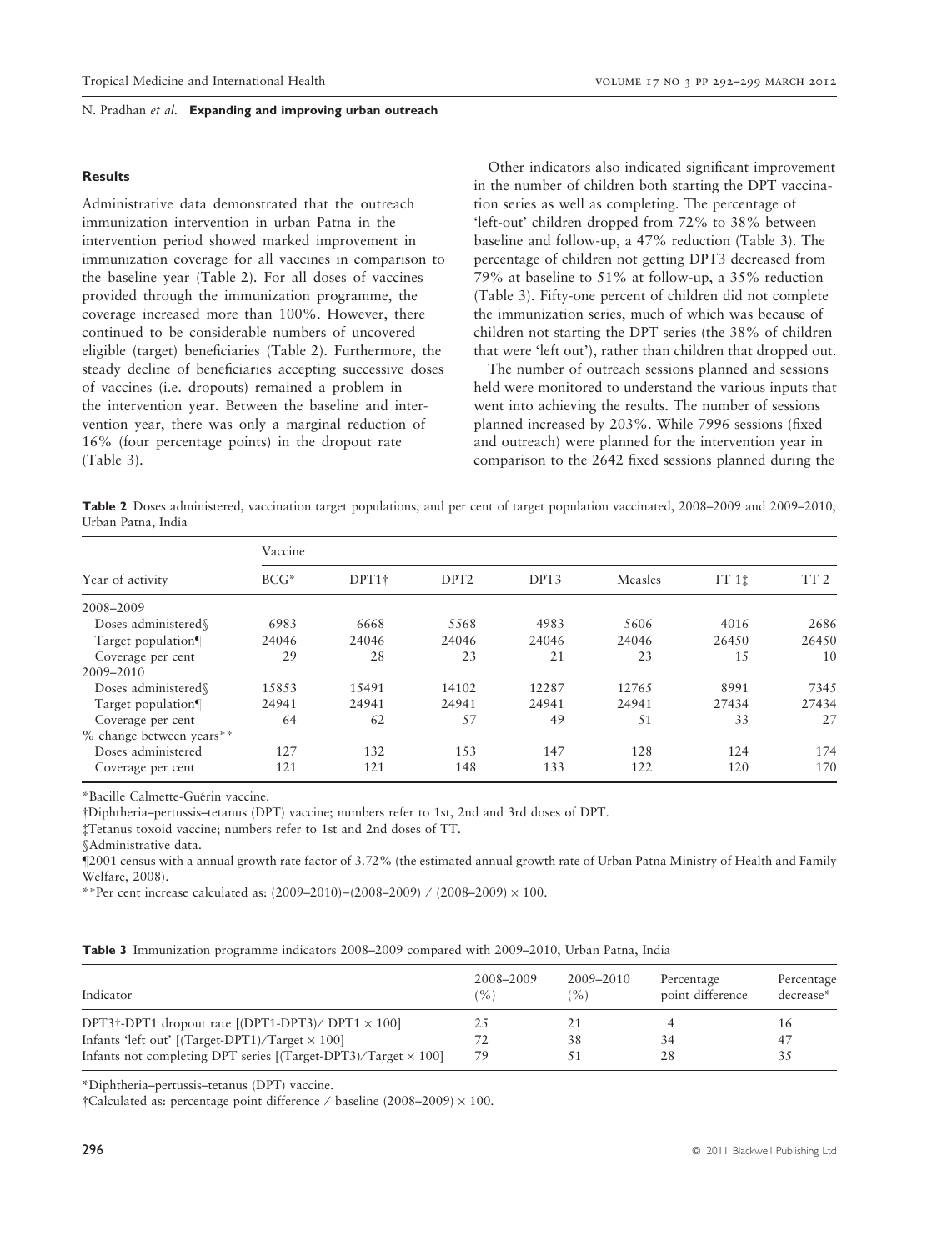| Vaccination sessions 2008-2009 2009-2010            |      |      | Difference between<br>intervention and<br>baseline years | Per cent increase<br>$(+)$ or decrease $(-)^*$ |
|-----------------------------------------------------|------|------|----------------------------------------------------------|------------------------------------------------|
| Sessions planned                                    | 2642 | 7996 | 5354                                                     | $+203$                                         |
| Sessions held                                       | 2300 | 5409 | 3109                                                     | $+135$                                         |
| % sessions held of<br>planned                       | 87   | 68   | 19                                                       | $-22$                                          |
| Average number of injectable vaccines administered: |      |      |                                                          |                                                |
| Per session                                         | 15.9 | 16.1 | 0.2                                                      | $+1$                                           |
| Per session day                                     | 15.9 | 32.1 | 16.2                                                     | $+102$                                         |

Table 4 Sessions planned, sessions held and number of injectable vaccines administered per vaccination session load, 2008–2009 and 2009–2010, Urban Patna, India

\*Calculated as: difference  $[(2009-2010)-(2008-2009)]$ / baseline (2008–2009)  $\times$  100.

Table 5 Quality of programme as per monitoring findings, Urban Patna, India, 2009–2010 ( $n = 247$ )

| Monitoring findings                                                   | Numbers observed<br>by monitor<br>$(\%$ of total) |
|-----------------------------------------------------------------------|---------------------------------------------------|
| Vaccinator present as per microplan                                   | 201 (81)                                          |
| Anganwadi worker found mobilizing<br>beneficiaries                    | 199 (81)                                          |
| Logistics delivered through paid couriers                             | 200 (81)                                          |
| Logistics delivered through other mechanisms                          | 31 (13)                                           |
| All vaccines and diluents available at session<br>sites               | 231 (94)                                          |
| Beneficiary tracking line list updated by<br>ICDS <sup>*</sup> worker | 137 (56)                                          |
| Due list prepared by ICDS worker for<br>mobilization                  | 167(68)                                           |
| Incentive payment made to ICDS worker for<br>mobilization             | $2(-1)$                                           |

\*Integrated Child Development Services.

baseline year, a large number of outreach sessions (32%) were cancelled during the intervention year (Table 4). Further analysis of the reasons behind the cancellation of sessions during the intervention year indicated that 6% were because of absenteeism of the nurses, 24% because of holidays and the majority (70%) because of nurses and community volunteers that had to be redeployed for polio eradication activities.

The efficiency of the nurse for each outreach session was assessed through injection load (number of injectable vaccines administered), which showed a session-wise increase in 0.2 injections between the 2 years. However, as two sessions were held in a day, the day-wise efficiency went up considerably (average difference of 16.2 injections) in the intervention year (Table 4).

Program quality indicators collected through questions and observations during supervisory monitoring visits at 247 immunization sessions during the intervention period

were generally high, with >80% of observed sessions having a vaccinator present as per the microplan, Anganwadi workers were observed mobilizing beneficiaries, logistics delivered by a paid courier, and all vaccines and diluents available at the session. Monitored indicators with <80% coverage included beneficiary tracking (56% of observed sessions), preparation of lists of beneficiaries due for vaccines (68% of observed sessions) and payment to Anganwadi workers for mobilization (<1% of observed sessions) (Table 5).

## **Discussion**

Using opportunities within and outside the health system, effectively expanded and substantially improved the urban vaccination programme. With the introduction of outreach immunization services, administrative vaccination coverage increased over 100% compared with vaccination coverage at baseline. The proportion of both children left out and not completing their DPT vaccination series decreased by >30%, indicating a substantial improvement in vaccination services. This also indicates that the rapid increase in outreach sites and involving local community mobilisers, especially in residential areas of low socioeconomic groups, can lead to increased vaccination coverage. The smaller reductions in dropout rates among children and the lower coverage for Tetanus toxoid (TT) among women suggest that additional strategies are needed to reach these groups and mobilize beneficiaries to return for subsequent vaccine doses. The monitoring data indicate that the preparation of due lists, tracking of beneficiaries and incentive payments are still suboptimal, and improvement in these areas may bring better results. Atkinson & Cheyne 1994 observed that EPI has directed efforts principally to rural areas, while urban activities have been delivered through a mainly passive strategy dependent on user demand and uptake. Strategies to reduce dropout should be strengthened, including effective social mobili-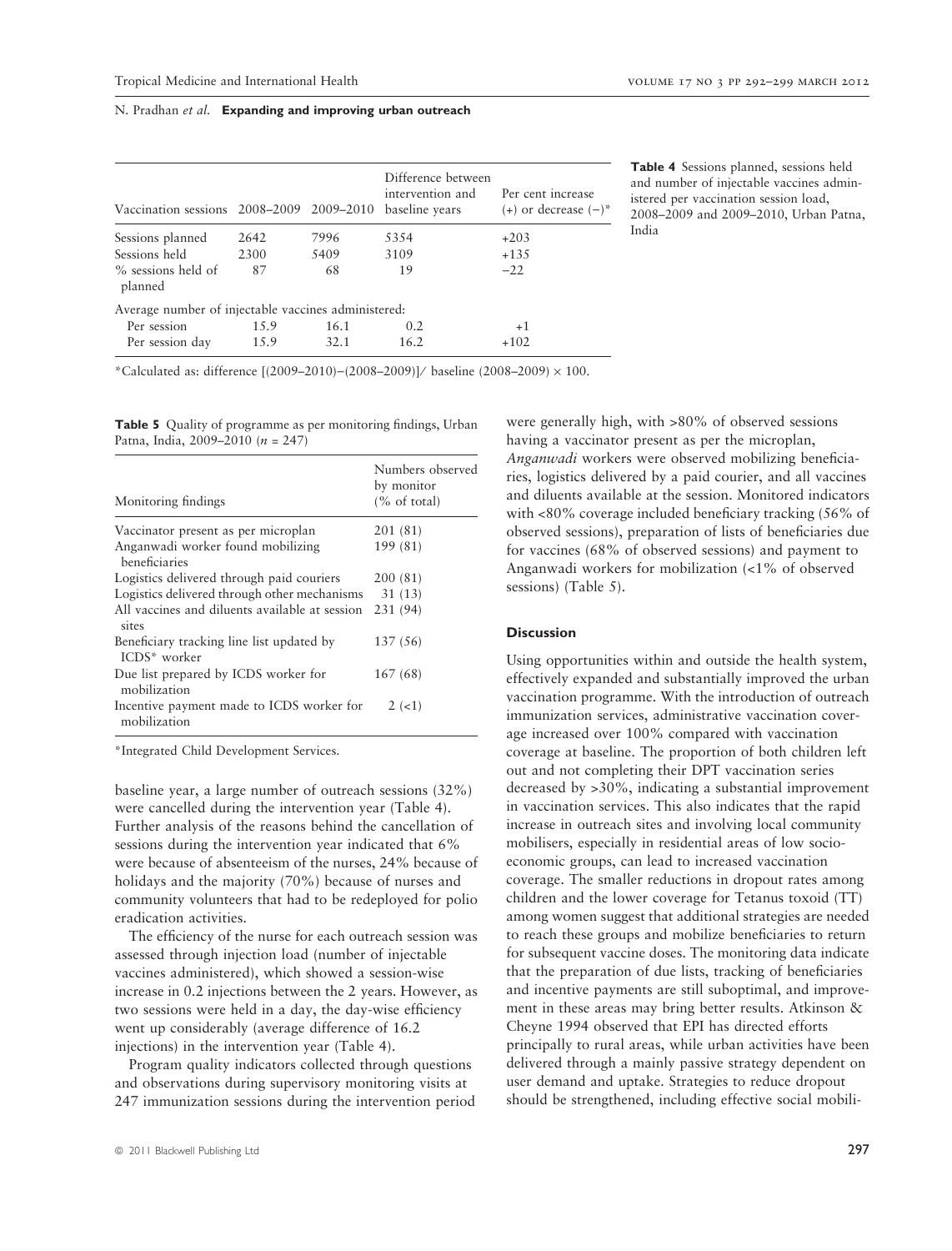zation, tracking of beneficiaries who are late in getting vaccinated and proper counselling on when to return for vaccination and possible vaccine-related side effects. While community workers (e.g. Anganwadi workers) have been observed mobilizing the beneficiaries in >80% of the sessions monitored, their efforts could have been significantly affected by not receiving promised incentive money.

Although managing a large number of outreach sites is more complex than managing a few fixed sites, the combination of good microplanning, the use of GIS for allocating areas and routes for vaccine distribution, and the use of couriers emanating from vaccine depots all have contributed to a successful delivery system. This mechanism worked the majority of the time; and the microplan design with two vaccination sites a day for the congested areas helped optimize the use of the limited manpower available, while still maintaining a reasonable injection load. The only instance of the existing programmes interfering with the newer urban outreach vaccination was the cancellation of a considerable number of sessions during the Polio eradication campaigns.

A number of papers report issues of access, mobilization, motivation and management related to urban vaccination (Groom et al. 2010). In a review of strategies to improve urban immunization in Africa, (Cutts 1991) suggest that strategies that can help to improve urban vaccination include making specific action plans for large urban areas, resolving problems through inter-sectoral coordination and making full use of existing health facilities. This case study is an example of a multipronged intervention, which encompassed these strategies. Despite the increase in coverage, there are several facets of the programme intervention that need looking into. Interventions such as the temporary deployment of borrowed rural manpower in urban areas, the use of GIS technology for microplanning and sustaining stewardship and interest of a largely 'curative' facility-based health service–oriented urban hospitals need to be worthwhile, sustainable and further replicable. If not, one needs to consider longer-term approaches such as creating a complete system of urban health centres or posts with auxiliary nurses or paramedics to provide preventive and basic curative services in urban areas with lower socio-economy and overcrowding. Alternatively, the possibility of entering in private and public partnerships to provide such basic services in urban areas can be explored.

The intervention was not designed as a research study, thus there are a number of limitations including the ability to infer causality; however, there are still lessons to be learned around the feasibility of the intervention. Further studies of such approaches should be designed using rigorous methods allowing for better measures of impact.

The immunization coverage findings were based on administratively reported doses administered. Administrative data may be less reliable than survey coverage data (Borgdorff & Walker 1998; Murry et al. 2003). However, any systematic or significant bias is unlikely, because data-reporting methods were similar during the reporting years. Furthermore, administrative data are readily accessible and less costly than coverage surveys. Programme quality indicators are only available for 1 year, limiting their use in evaluation of the intervention, but will be useful in ongoing monitoring of the intervention.

This intervention demonstrated the feasibility and successful implementation of a multiprolonged strategy to improve immunization coverage in an underserved area in India. Further, it indicated that with carefully planned strategies in the backdrop of several opportunities beyond the regular health systems, it is possible to quickly improve immunization coverage. For longer-term gains and sustainability, the health systems must be geared up to meet the need of increasing urbanization and its growing health demands.

# **References**

- Agarwal S, Bhanot A & Goindi G (2005) Understanding and addressing childhood immunization coverage in urban slums. Indian Pediatrics 42, 653–663.
- Atkinson SJ & Cheyne J (1994) Immunization in urban areas: issues and Strategies. Bulletin of the World Health Organization 72, 183–194.
- Borgdorff MW & Walker GJ (1998) Estimating vaccination coverage: routine information or sample survey? Journal of Tropical Medicine and Hygiene 91, 35–42.
- Citymayors.com. The world's fastest growing cities and urban areas from 2006 to 2020. http://www.citymayors.com/statistics/ urban\_growth1.html (accessed 7 April 2010).
- Clements C, Nshimirimanda D & Gasasira A (2008) Using immunization delivery strategies to accelerate progress in Africa towards achieving the Millennium Development Goals. Vaccine 26, 1926–1933.
- Cutts FT (1991) Strategies to improve immunization services in urban Africa. Bulletin of the World Health Organization 69, 407–414.
- Goel S, Dogra V, Gupta SK et al. (2011) Effectiveness of muskaan ek abhiyan (the smile campaign) for strengthening routine immunization in Bihar, India. Indian Pediatrics Epub ahead of print. pii:S097475591000354-1. http://www.indianpediatrics.net/RP15.03.2011/RP-354.pdf (accessed 20 November 2011).
- Groom H, Kennedy A, Evans V & Fasano N (2010) Qualitative analysis of immunization programs with most improved childhood vaccination coverage from 2001 to 2004. Journal of Public Health Management & Practice 16, E1-E8.
- Hadler SC, Dietz V, Okwo-Bele JM & Cutts FT (2008) Immunization in developing countries. In: Vaccines, 5th edn